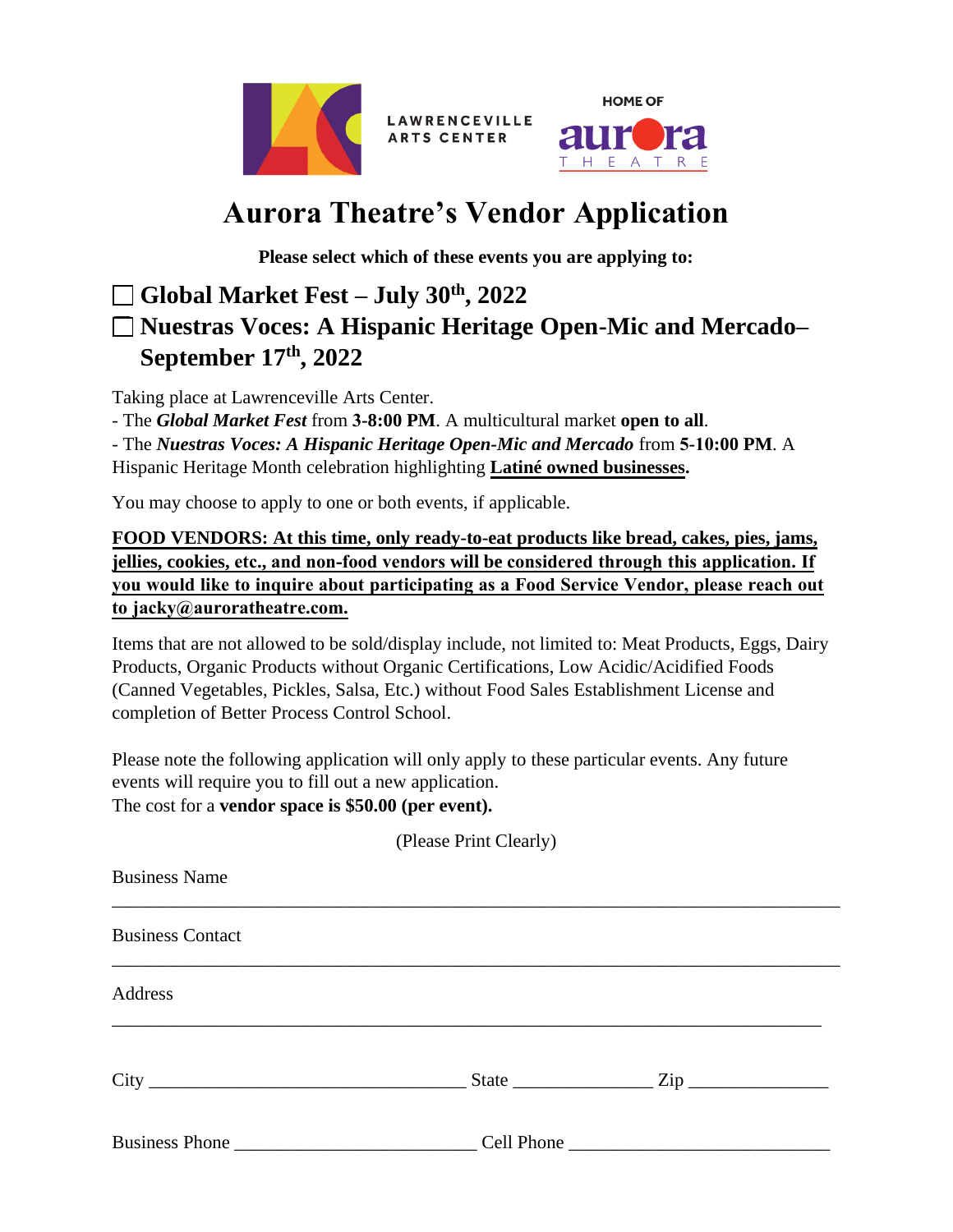E-mail

| Website                                                                                                                                          |
|--------------------------------------------------------------------------------------------------------------------------------------------------|
| Social Media                                                                                                                                     |
| Will you need electricity for your table?   Yes<br>$\overline{\rm No}$                                                                           |
| Are you willing to have your business information shared as the Aurora Theatre deems<br>$\text{necessary?}$ Yes<br>$\neg$ No                     |
| Even though other variables may determine where each vendor will be situated, if available,                                                      |
| When submitting your application, please attach your logo (JPEG) preferably with transparent<br>background, to be shared on the event's webpage. |
| <b>PAYMENT INFORMATION</b>                                                                                                                       |

\_\_\_\_\_\_\_\_\_\_\_\_\_\_\_\_\_\_\_\_\_\_\_\_\_\_\_\_\_\_\_\_\_\_\_\_\_\_\_\_\_\_\_\_\_\_\_\_\_\_\_\_\_\_\_\_\_\_\_\_\_\_\_\_\_\_\_\_\_\_\_\_\_\_\_\_\_\_

# If paying by **Check** it must be made payable to: Aurora Theatre P.O. BOX 2014 Lawrenceville, GA 30046

You may bring the **Check** in person during business hours Tuesday to Saturday 11:00 AM – 5:00 PM.

If paying by **Credit Card**, you may call us at 678-226-6222 or 678-226-6228, come in person during business hours, or fill out the information below:

Name on Card: \_\_\_\_\_\_\_\_\_\_\_\_\_\_\_\_\_\_\_\_\_\_\_\_\_ Card number: \_\_\_\_\_\_\_\_\_\_\_\_\_\_\_\_\_\_\_\_\_\_\_\_\_ Exp. Date:  $CVV:$   $Zip code:$ 

> Your card will be processed for **\$50.00 for each event selected above.**  A receipt will be sent to the email provided above.

List all items that will be available for sale at the event and specific information/exhibit item or product. Vendors may only sell items that are listed on the application and have been approved.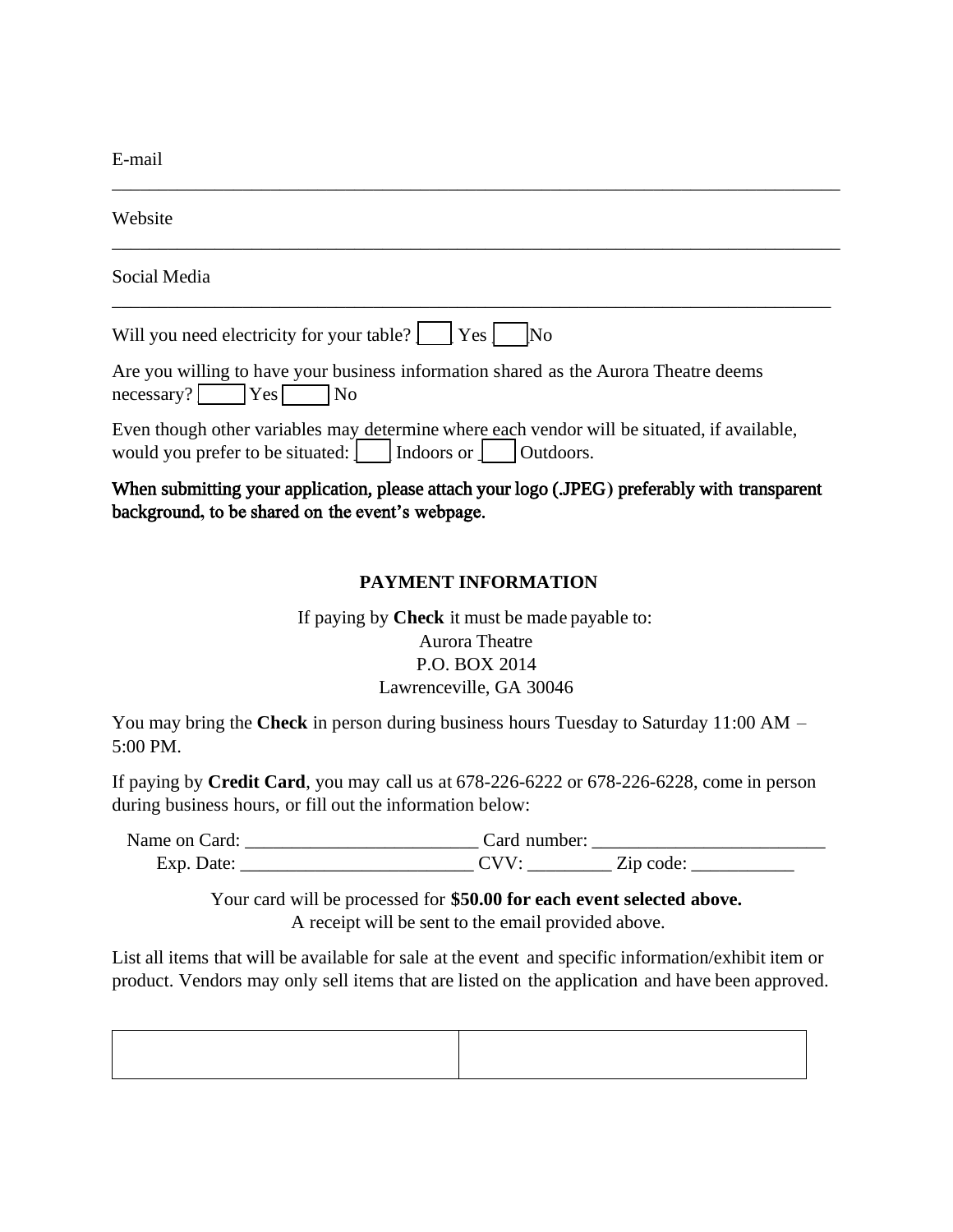All applications must be received by **July 15, 2022,** for "Global Market Fest", and **September 2, 2022,** for "Nuestras Voces: A Hispanic Heritage Open-Mic and Mercado." We won't accept any applications after this day. Only completed applications with signatures, the Release of Liability and Waiver Agreement, the Indemnity Agreement, and payment will be accepted. Make checks payable to Aurora Theatre. **A \$35.00 charge will be assessed for all returned checks.** Please make a copy of the complete application and forms to keep for your records. Incomplete applications will not be considered.

**Acceptance is determined by the capacity and/or availability. Sending in an application does not guarantee acceptance.** Vendors not selected will be notified if an opening becomes available. If not selected, you won't be charged, and/or your check will be shredded. Vendors will be notified of their acceptance by email.

When signing you agree your electronic signature is the legal equivalent of your manual handwritten signature on this Agreement and that any electronic signatures appearing on this Agreement or such other documents are the same as handwritten signatures for the purposes of validity, enforceability, and admissibility.

For more information, contact: Aurora Theatre's Community Impact Department at 678-226-6228.

This is a rain or shine event. **No refunds will be given**. We wish everyone a successful show!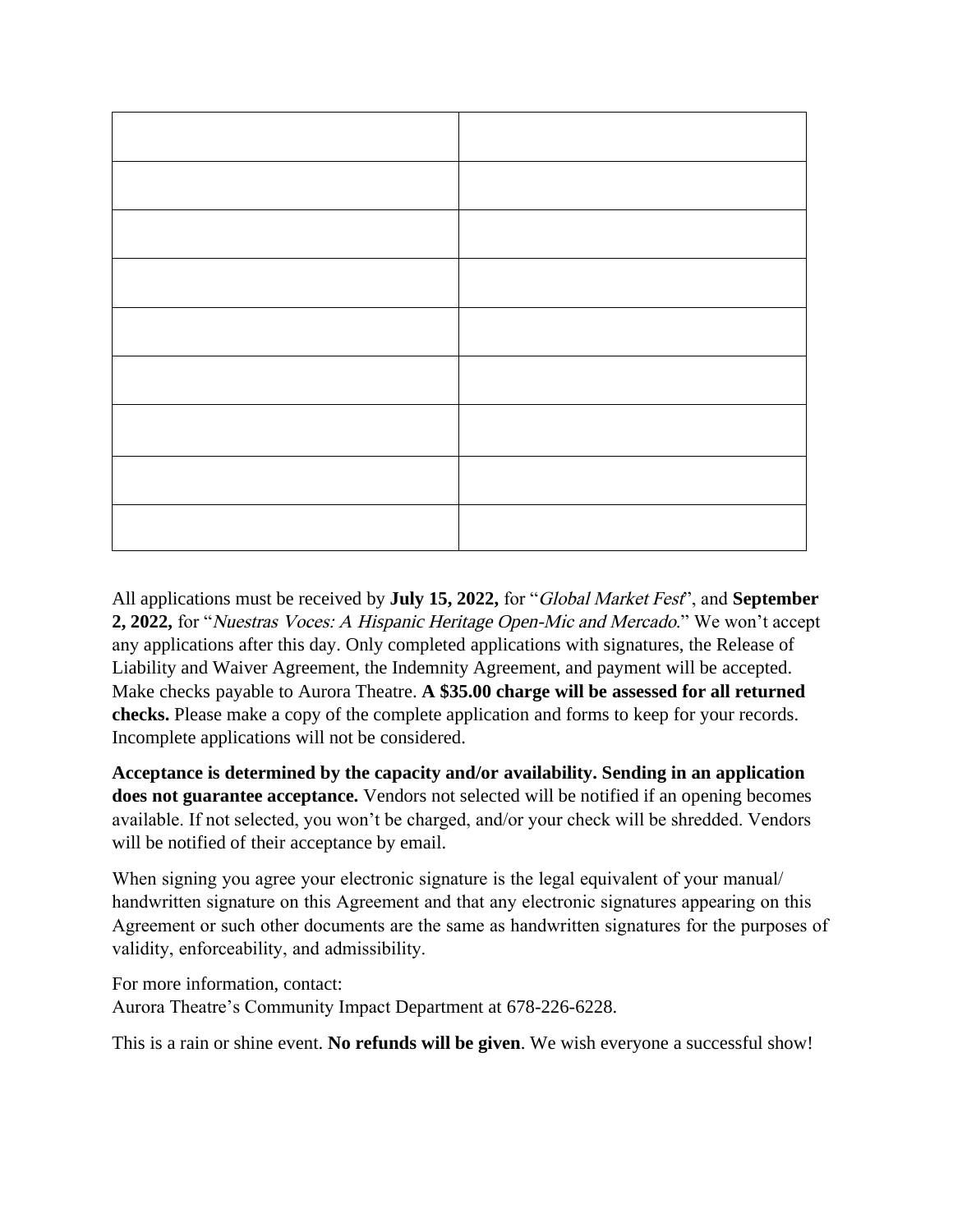#### **RELEASE OF LIABLIILITY AND WAIVER AGREEMENT**

FOLLOWING:

I, (print name) \_\_\_\_\_\_\_\_\_\_\_\_\_\_\_\_\_\_\_\_\_\_\_\_\_\_\_\_\_\_\_\_\_\_\_\_\_\_\_\_\_\_\_\_\_\_\_\_\_, AGREE TO THE

That I am over eighteen years of age, and that I have read and understood this Release of Liability and Waiver Agreement. That I hereby waive, release and discharge from any and all claims or liabilities for death, personal injury, property damage, theft, or damages of any kind, whether or not attributable to the negligence of Aurora Theatre and/or any agents, successors, assigns, or employees of Aurora Theatre which may arise out of my use of the facilities of the City of Lawrenceville or Aurora Theatre. That I do hereby agree to indemnity and hold Aurora Theatre and/or any agents, successors, assigns, or employees of Aurora Theatre from and against any and all damages, losses, liabilities, obligations, penalties, claims, litigation, demands, defenses, judgements, suits, proceedings, costs, disbursements, or expenses of any kind or nature whatsoever (including, without limitation, attorney's fees and experts fees and disbursement) which may at any time be imposed upon, incurred by or asserted or awarded Aurora Theatre and/or any agents, successors, assigns, or employees of Aurora Theatre which relates to or in any way arises out of acts or omissions connected to my use of the facilities of the City of Lawrenceville or Aurora Theatre, regardless of whether or not said acts or omissions were made by myself, my guests, or any vendors employed by myself in connection with my use of the facilities of the City of Lawrenceville or Aurora Theatre.

| Signature           |  |
|---------------------|--|
| Date                |  |
| <b>Printed Name</b> |  |

Business Name \_\_\_\_\_\_\_\_\_\_\_\_\_\_\_\_\_\_\_\_\_\_\_\_\_\_\_\_\_\_\_\_\_\_\_\_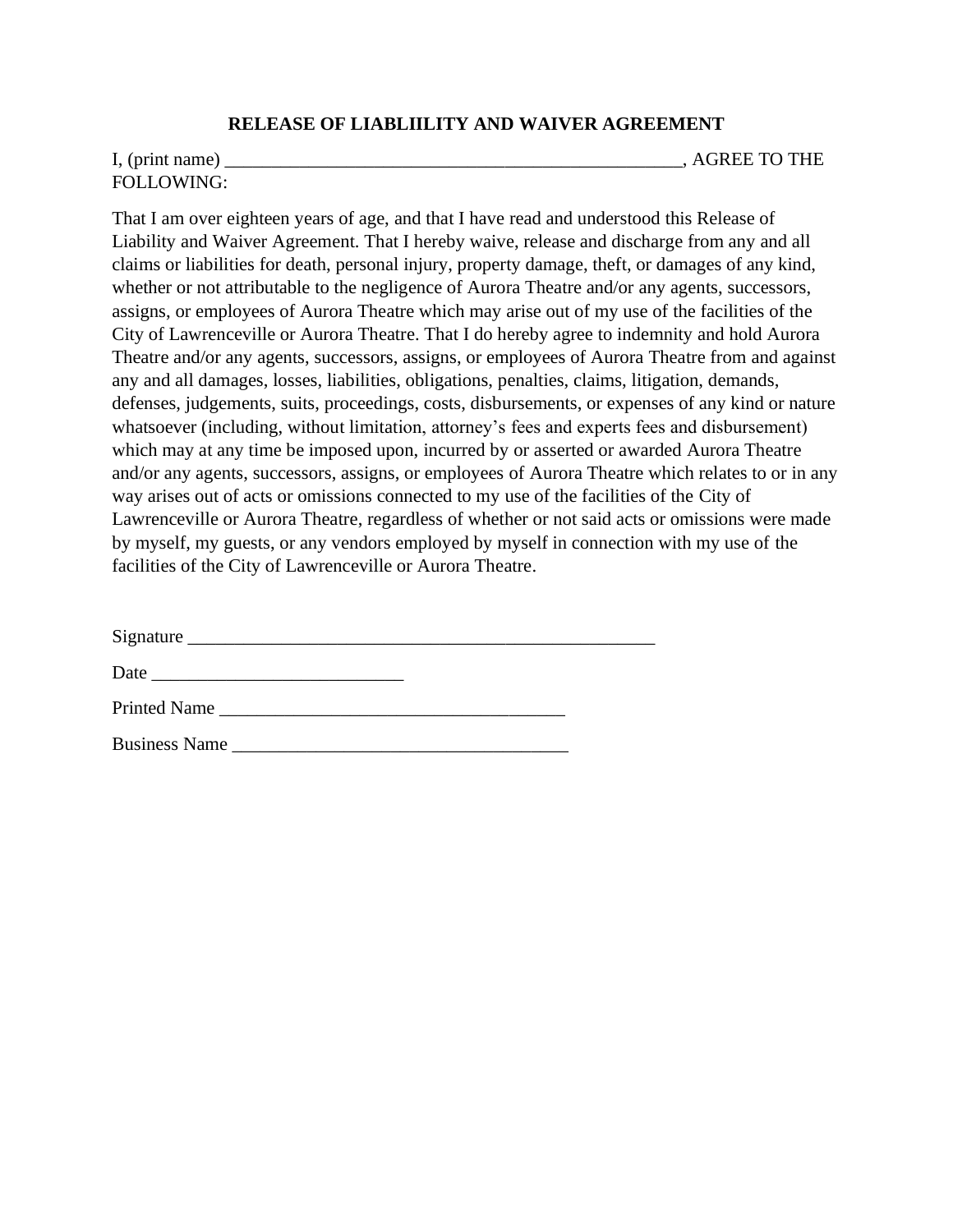#### **INDEMNITY AGREEMENT**

| I, (print name)   | , AGREE TO THE |
|-------------------|----------------|
| <b>FOLLOWING:</b> |                |

The use and reproduction of any and all photographs and/or video clips taken of me in any form whatsoever for use in the Aurora Theatre newsletter, brochures, flyers, social media, and on the websites, and in any other publications produced for the Aurora Theatre or the City of Lawrenceville. The use of my name in any form whatsoever for use in the Aurora Theatre or the City of Lawrenceville newsletter, brochures, flyers, on social media, on the website, and in any other publications produced for the Aurora Theatre or the City of Lawrenceville. I have read this document and am fully aware of the content and implications, legal and otherwise

| Signature           |  |  |
|---------------------|--|--|
| Date                |  |  |
| <b>Printed Name</b> |  |  |

#### **PLEASE READ THE RULES & REGULATIONS BEFORE SIGNING.**

BY SIGNING THIS DOCUMENT, I AGREE TO HAVE READ AND RECEIVED A COPY OF THE RULES AND REGULATIONS, AND I AGREE TO ABIDE BY THEM. (**All Rules and regulations are listed below. Please keep a copy for your records**.)

| Signature                          |  |  |  |
|------------------------------------|--|--|--|
|                                    |  |  |  |
| <b>STATES OF ALL AND RESIDENTS</b> |  |  |  |

| r<br>$-1$ |  |  |  |  |
|-----------|--|--|--|--|
|           |  |  |  |  |

Printed Name

Business Name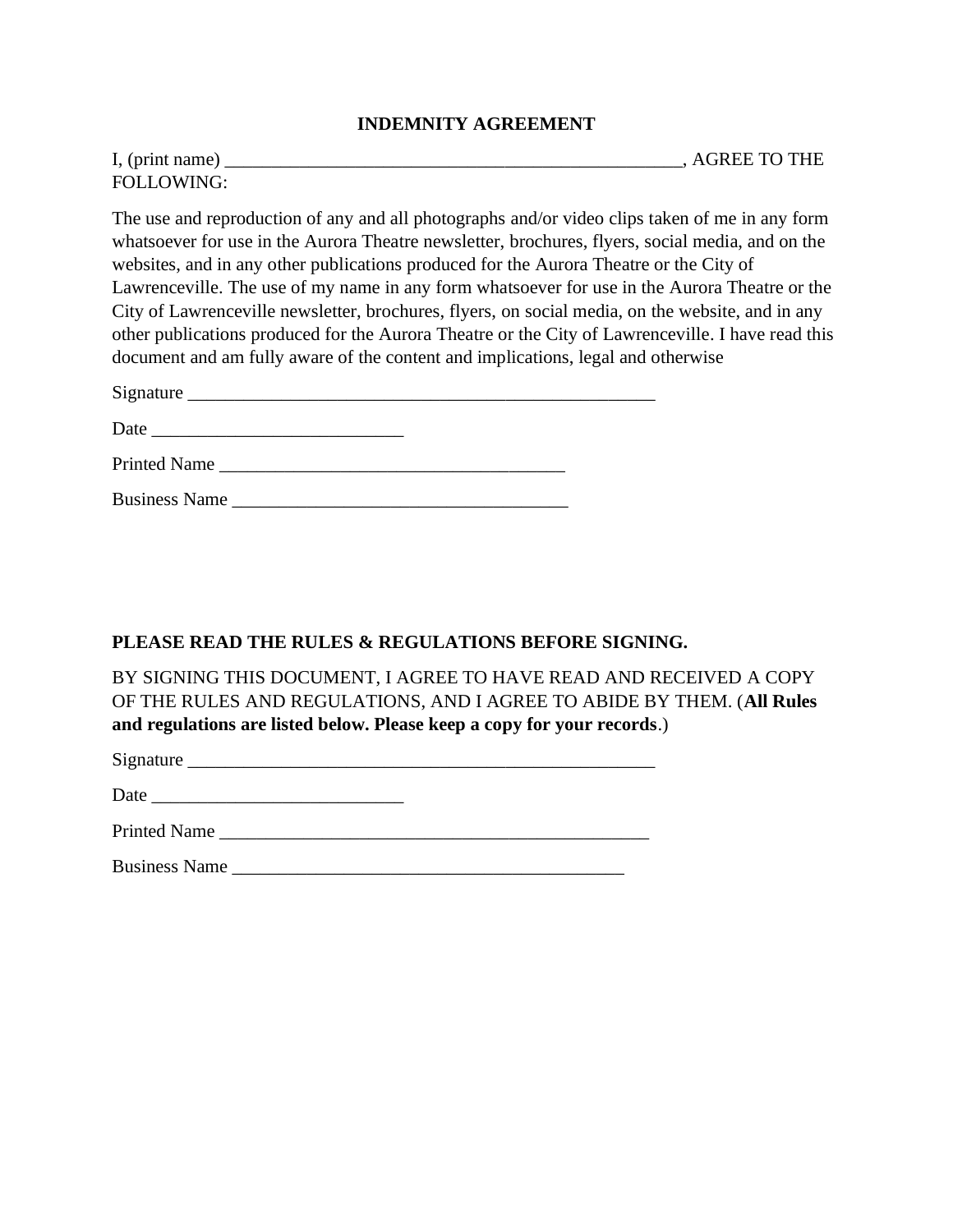#### **Rules & Regulations**

#### **Set Up/Breakdown**

1. All vendors must sign in at check-in table at the Lawrenceville Arts Center prior to setting up. A member of our teamwill direct you to your space as needed.

2. Set up will start two hours before the event, and up-to half hour before the event starts. Late arrivals will not be allowed to set up and you will forfeit your application fees.

3. You must be ready to open your table 10 minutes prior to the event opening.

4. Vendors must unload their vehicles completely and move/park their vehicle before setting up their table.

5. All vendors are expected to remain during specified times barring medical emergencies. If you cannot be open during the required times, please do not submit an application.

6. A soft breakdown can start **15 minutes** before the end of day. Please come prepared to stay open until end of day. For obvious safety reasons, vendors cannot bring their vehicles into the loading area until all patrons have cleared the area.

7. Vendors cannot move their vehicles into the loading area for loading until their table area is completely packed and sitting on the side for quick loading..

8. All exhibitors/vendors are responsible for disposing of their own waste. Each exhibitor shall clear their space of all trash at breakdown.

## **Parking**

1. No vehicles may park in the loading area. All vendors MUST park in either parking deck, the downtown parking lot, or in a designated space. No vehicle or trailer will be allowed in the loading dock.

## **Vendor Rules**

1. Informational vendors (businesses) are permitted to distribute literature, giveaways (marketing material), and procure customers for contacts and sales within their table space only.

2. No space will be rented to a political party endorsing a candidate standing for election. No booths displaying political advertising will be permitted.

3. The distribution or sale of any literature outside of your designated area is strictly prohibited. Literature that does not violate any of the rules on the merchandise or displays may be made available within the designated space. No distribution, canvassing, flyers, or vending of any kind may be done by strolling through the campus.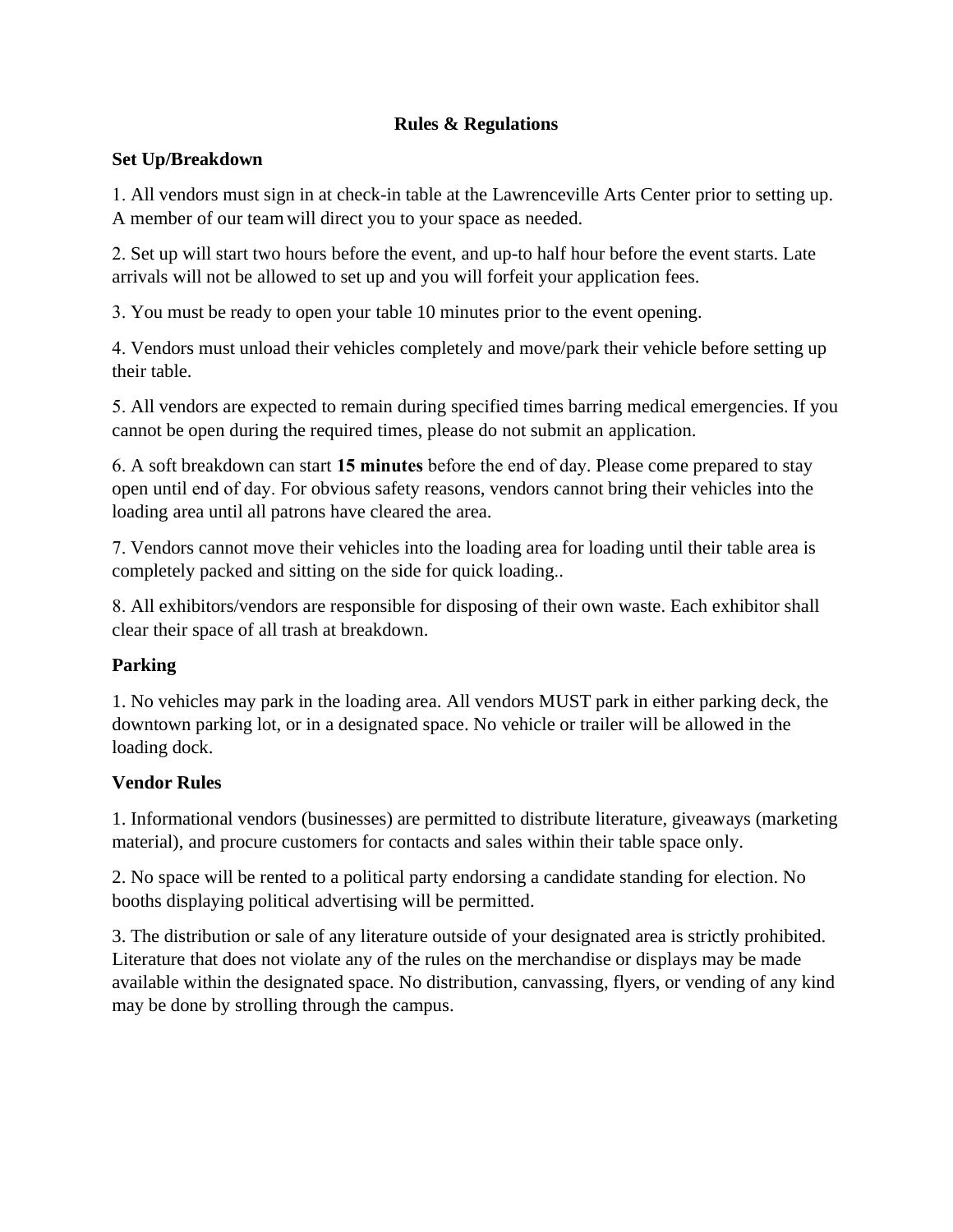4. Vendors must provide their own display set-up: tents (only courtyard vendors when available), tables, chairs, etc. Drilling or puncturing ground or asphalt surfaces is **strictly prohibited**.

5. Your display area will consist of a **4–6-foot table**, provided by the vendor. All promotional materials must be placed within your assigned area.

6. All tables must be manned at all times during the event. Aurora Theatre is not responsible for damage or loss of property if the table is unmanned.

7. Displays must be professional and aesthetically pleasing. Handwritten signs must be neat and attractive.

8. Vendors and all employees must be properly attired at all times.

9. Vendors must post prices in a legible manner and in a visible place within their table.

10. Alcoholic beverages, drugs, and/or drug paraphernalia sales are not permitted. Vendors will not be allowed to serve, or sell alcoholic beverages of any kind on event property. Vendors are not permitted to bring alcohol on the premises.

11. Vendors are expected to keep the area around their table clean and litter free. Walkways must be kept clear for visitors. Tables must be clean at all times. All vendors are responsible for removing their own trash.

12. All business activity must be confined within the designated rented space only. No distribution, canvassing, flyers, or vending of any kind may be done by strolling through the event space.

13. No generators are allowed inside the facilities. If required outside, the generator must be 50 feet away from our facility. If you require electricity, you must select YES in the application when prompted. Not answering may affect your event placement.

14. Reselling or subleasing booth space is not permitted. You may not share a space with another vendor.

15. No raffles in exchange for money may be held, but table prizes given away at random for no money purchase are allowed.

16. No space will be rented to a political or religious organization. No space displaying political advertising will be permitted.

17. Pets are not allowed inside our facilities, however: officially designated "service animals" are permitted.

18. Megaphones and electronic amplification are not permitted. Common courtesy to event attendees, volunteers, and event personnel are expected of all participants.

19. No bikes, scooters, skateboards, or roller blades are permitted.

20. Smoking is not allowed on the premises.